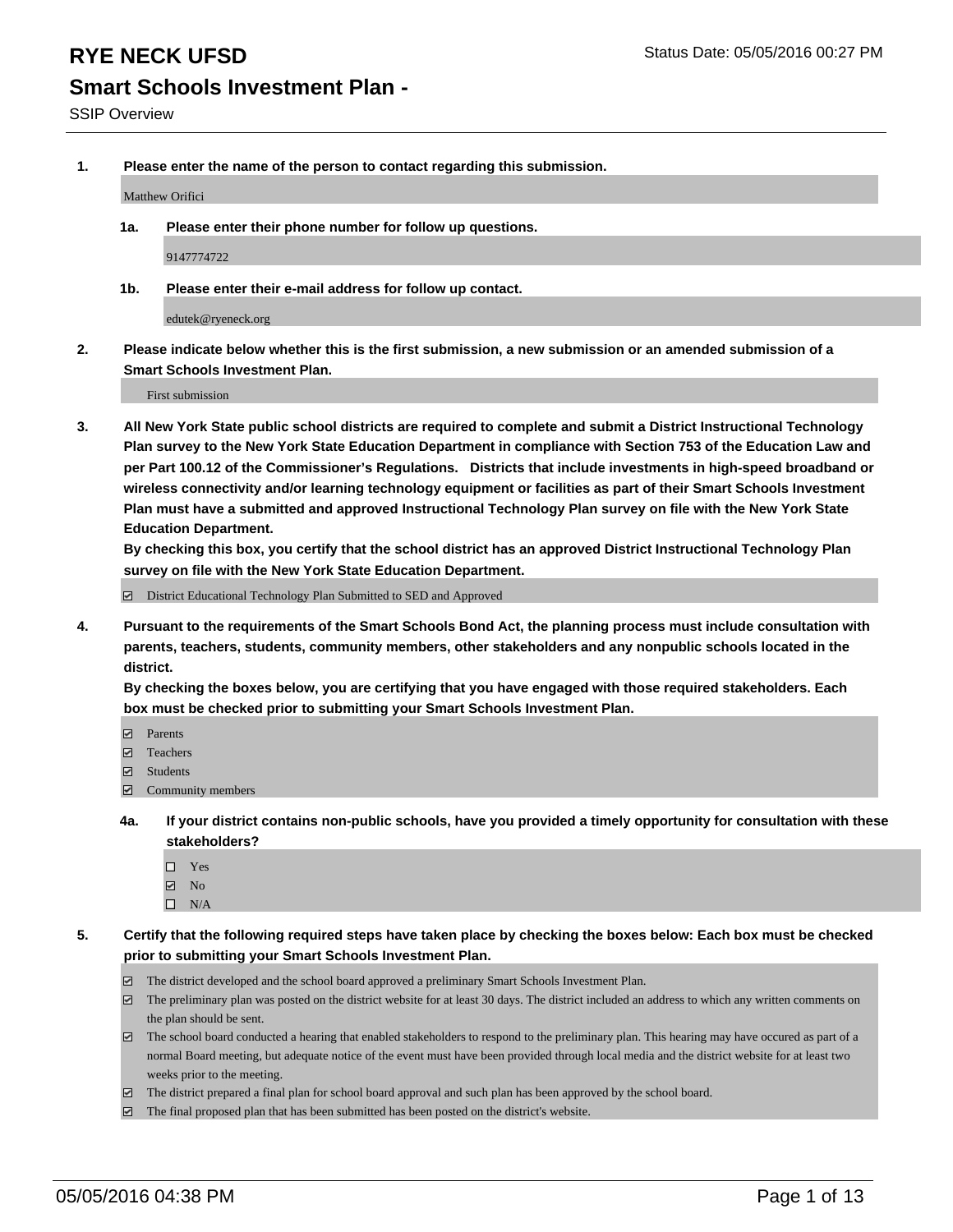SSIP Overview

**5a. Please upload the proposed Smart Schools Investment Plan (SSIP) that was posted on the district's website. Note that this should be different than your recently submitted Educational Technology Survey. The Final SSIP, as approved by the School Board, should also be posted on the website and remain there during the course of the projects contained therein.**

2015-0910-Rye Neck-Smart Schools Bond Act-Preliminary Investment Plan 2015-16.pdf

**6. Please enter an estimate of the total number of students and staff that will benefit from this Smart Schools Investment Plan based on the cumulative projects submitted to date.**

1,600

**7. An LEA/School District may partner with one or more other LEA/School Districts to form a consortium to pool Smart Schools Bond Act funds for a project that meets all other Smart School Bond Act requirements. Each school district participating in the consortium will need to file an approved Smart Schools Investment Plan for the project and submit a signed Memorandum of Understanding that sets forth the details of the consortium including the roles of each respective district.**

 $\Box$  The district plans to participate in a consortium to partner with other school district(s) to implement a Smart Schools project.

**8. Please enter the name and 6-digit SED Code for each LEA/School District participating in the Consortium.**

| <b>Partner LEA/District</b> | <b>ISED BEDS Code</b> |
|-----------------------------|-----------------------|
| (No Response)               | (No Response)         |

**9. Please upload a signed Memorandum of Understanding with all of the participating Consortium partners.**

(No Response)

**10. Your district's Smart Schools Bond Act Allocation is:**

\$174,995

**11. Enter the budget sub-allocations by category that you are submitting for approval at this time. If you are not budgeting SSBA funds for a category, please enter 0 (zero.) If the value entered is \$0, you will not be required to complete that survey question.**

|                                       | Sub-<br>Allocations |
|---------------------------------------|---------------------|
| <b>School Connectivity</b>            | 0                   |
| Connectivity Projects for Communities |                     |
| <b>Classroom Technology</b>           | 174,995             |
| Pre-Kindergarten Classrooms           | $\Omega$            |
| Replace Transportable Classrooms      | 0                   |
| High-Tech Security Features           | $\Omega$            |
| <b>Totals:</b>                        | 174,995.00          |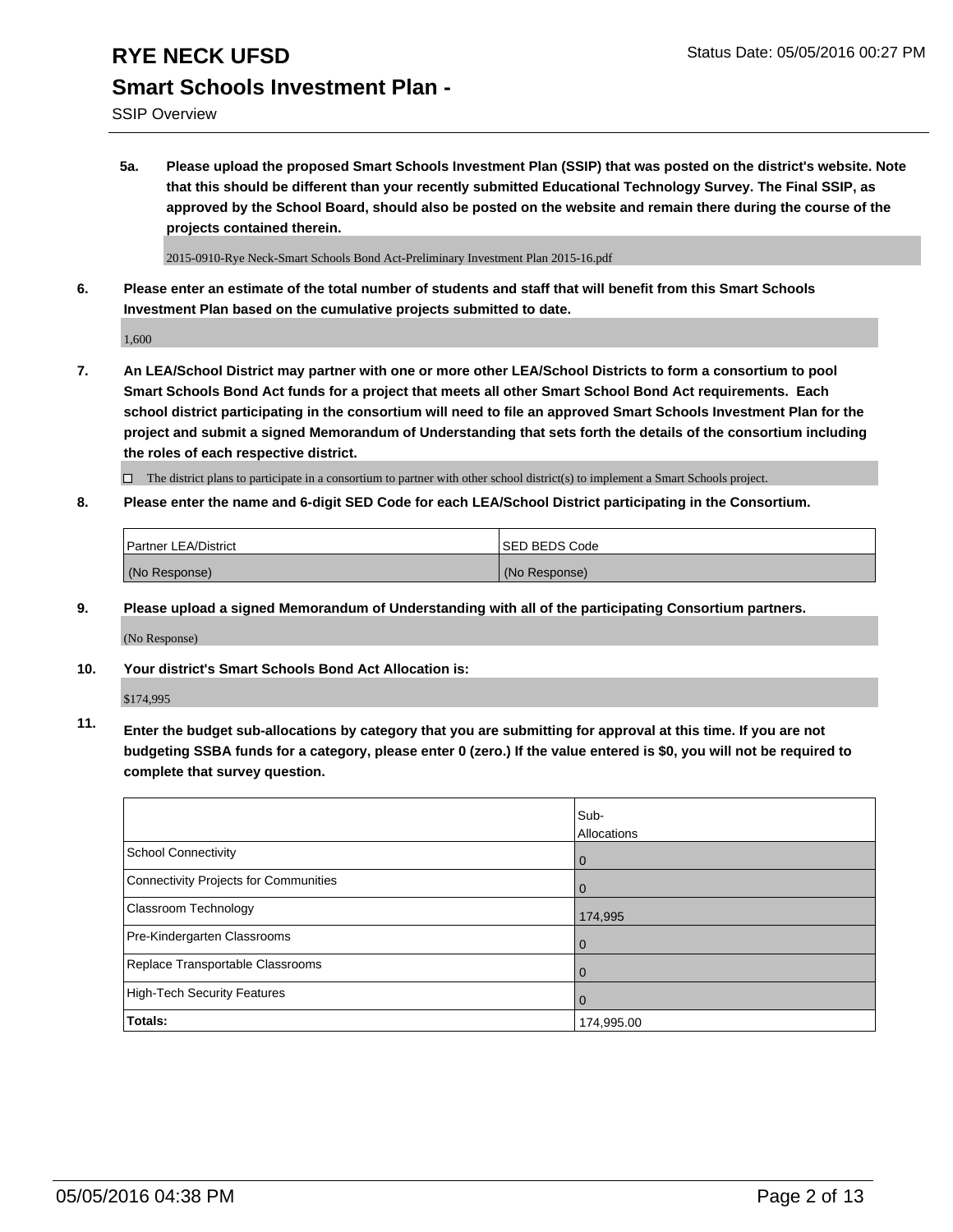School Connectivity

- **1. In order for students and faculty to receive the maximum benefit from the technology made available under the Smart Schools Bond Act, their school buildings must possess sufficient connectivity infrastructure to ensure that devices can be used during the school day. Smart Schools Investment Plans must demonstrate that:**
	- **sufficient infrastructure that meets the Federal Communications Commission's 100 Mbps per 1,000 students standard currently exists in the buildings where new devices will be deployed, or**
	- **is a planned use of a portion of Smart Schools Bond Act funds, or**
	- **is under development through another funding source.**

**Smart Schools Bond Act funds used for technology infrastructure or classroom technology investments must increase the number of school buildings that meet or exceed the minimum speed standard of 100 Mbps per 1,000 students and staff within 12 months. This standard may be met on either a contracted 24/7 firm service or a "burstable" capability. If the standard is met under the burstable criteria, it must be:**

**1. Specifically codified in a service contract with a provider, and**

**2. Guaranteed to be available to all students and devices as needed, particularly during periods of high demand, such as computer-based testing (CBT) periods.**

**Please describe how your district already meets or is planning to meet this standard within 12 months of plan submission.**

(No Response)

- **1a. If a district believes that it will be impossible to meet this standard within 12 months, it may apply for a waiver of this requirement, as described on the Smart Schools website. The waiver must be filed and approved by SED prior to submitting this survey.**
	- □ By checking this box, you are certifying that the school district has an approved waiver of this requirement on file with the New York State Education Department.
- **2. Connectivity Speed Calculator (Required)**

|                         | Number of<br>Students | Multiply by<br>100 Kbps | Divide by 1000 Current Speed<br>to Convert to<br>Reauired<br>Speed in Mb | lin Mb             | Expected<br>Speed to be<br>Attained Within   Required<br>12 Months | <b>Expected Date</b><br>l When<br>Speed Will be<br>l Met |
|-------------------------|-----------------------|-------------------------|--------------------------------------------------------------------------|--------------------|--------------------------------------------------------------------|----------------------------------------------------------|
| <b>Calculated Speed</b> | (No<br>Response)      | (No Response)           | (No<br>Response)                                                         | l (No<br>Response) | (No<br>Response)                                                   | l (No<br>Response)                                       |

#### **3. Briefly describe how you intend to use Smart Schools Bond Act funds for high-speed broadband and/or wireless connectivity projects in school buildings.**

(No Response)

**4. Briefly describe the linkage between the district's District Instructional Technology Plan and the proposed projects. (There should be a link between your response to this question and your response to Question 1 in Part E. Curriculum and Instruction "What are the district's plans to use digital connectivity and technology to improve teaching and learning?)**

(No Response)

**5. If the district wishes to have students and staff access the Internet from wireless devices within the school building, or in close proximity to it, it must first ensure that it has a robust Wi-Fi network in place that has sufficient bandwidth to meet user demand.**

**Please describe how you have quantified this demand and how you plan to meet this demand.**

(No Response)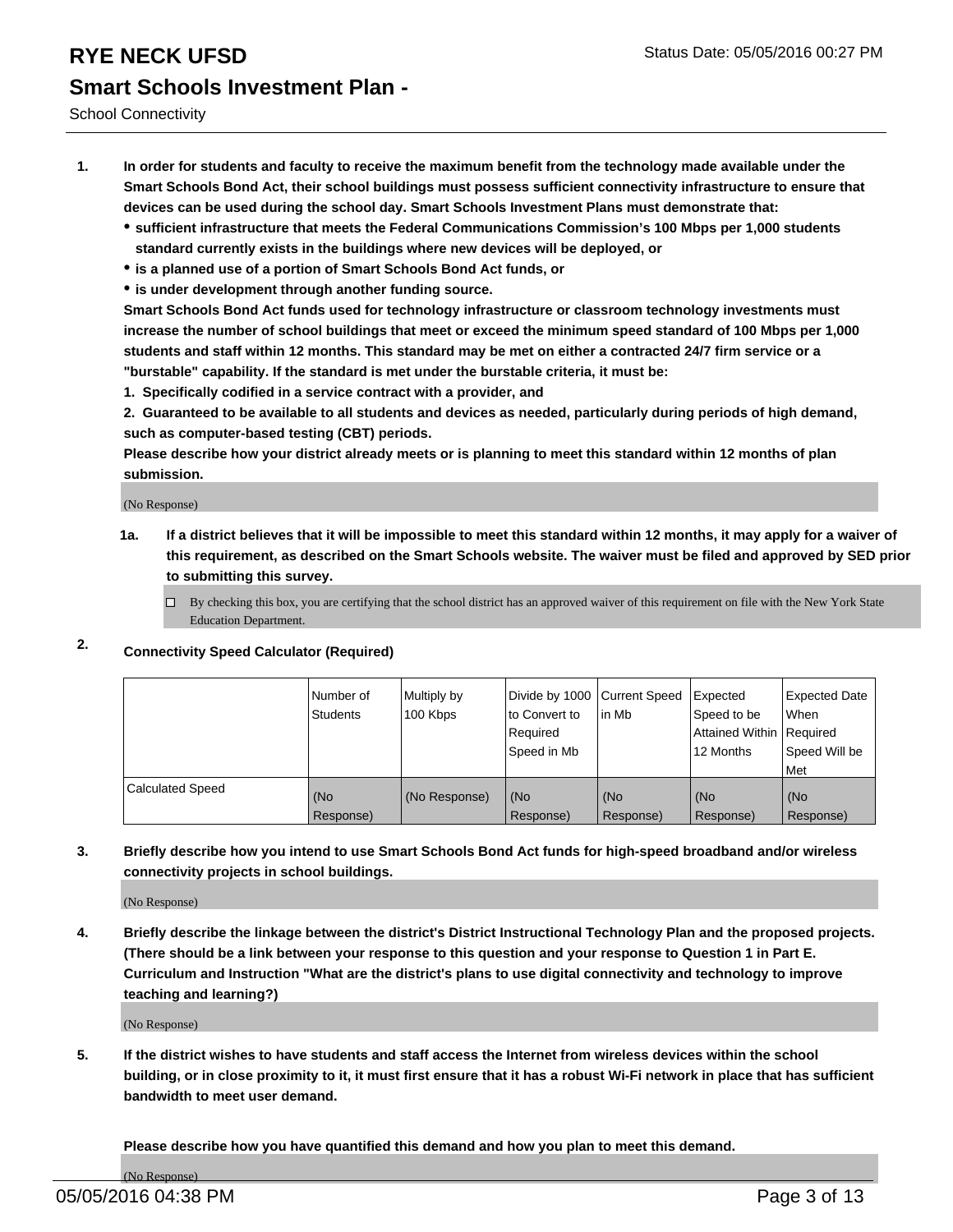School Connectivity

**6. As indicated on Page 5 of the guidance, the Office of Facilities Planning will have to conduct a preliminary review of all capital projects, including connectivity projects.**

| Project Number |  |
|----------------|--|
| (No Response)  |  |

**7. Certain high-tech security and connectivity infrastructure projects may be eligible for an expedited review process as determined by the Office of Facilities Planning.**

**Was your project deemed eligible for streamlined review?**

(No Response)

**8. Include the name and license number of the architect or engineer of record.**

| Name          | i License Number |
|---------------|------------------|
| (No Response) | (No Response)    |

**9. If you are submitting an allocation for School Connectivity complete this table. Note that the calculated Total at the bottom of the table must equal the Total allocation for this category that you entered in the SSIP Overview overall budget.** 

|                                            | Sub-          |
|--------------------------------------------|---------------|
|                                            | Allocation    |
| Network/Access Costs                       | (No Response) |
| <b>Outside Plant Costs</b>                 | (No Response) |
| School Internal Connections and Components | (No Response) |
| <b>Professional Services</b>               | (No Response) |
| Testing                                    | (No Response) |
| <b>Other Upfront Costs</b>                 | (No Response) |
| <b>Other Costs</b>                         | (No Response) |
| Totals:                                    |               |

| Select the allowable expenditure | Item to be purchased | Quantity      | Cost per Item | <b>Total Cost</b> |
|----------------------------------|----------------------|---------------|---------------|-------------------|
| type.                            |                      |               |               |                   |
| Repeat to add another item under |                      |               |               |                   |
| each type.                       |                      |               |               |                   |
| (No Response)                    | (No Response)        | (No Response) | (No Response) | (No Response)     |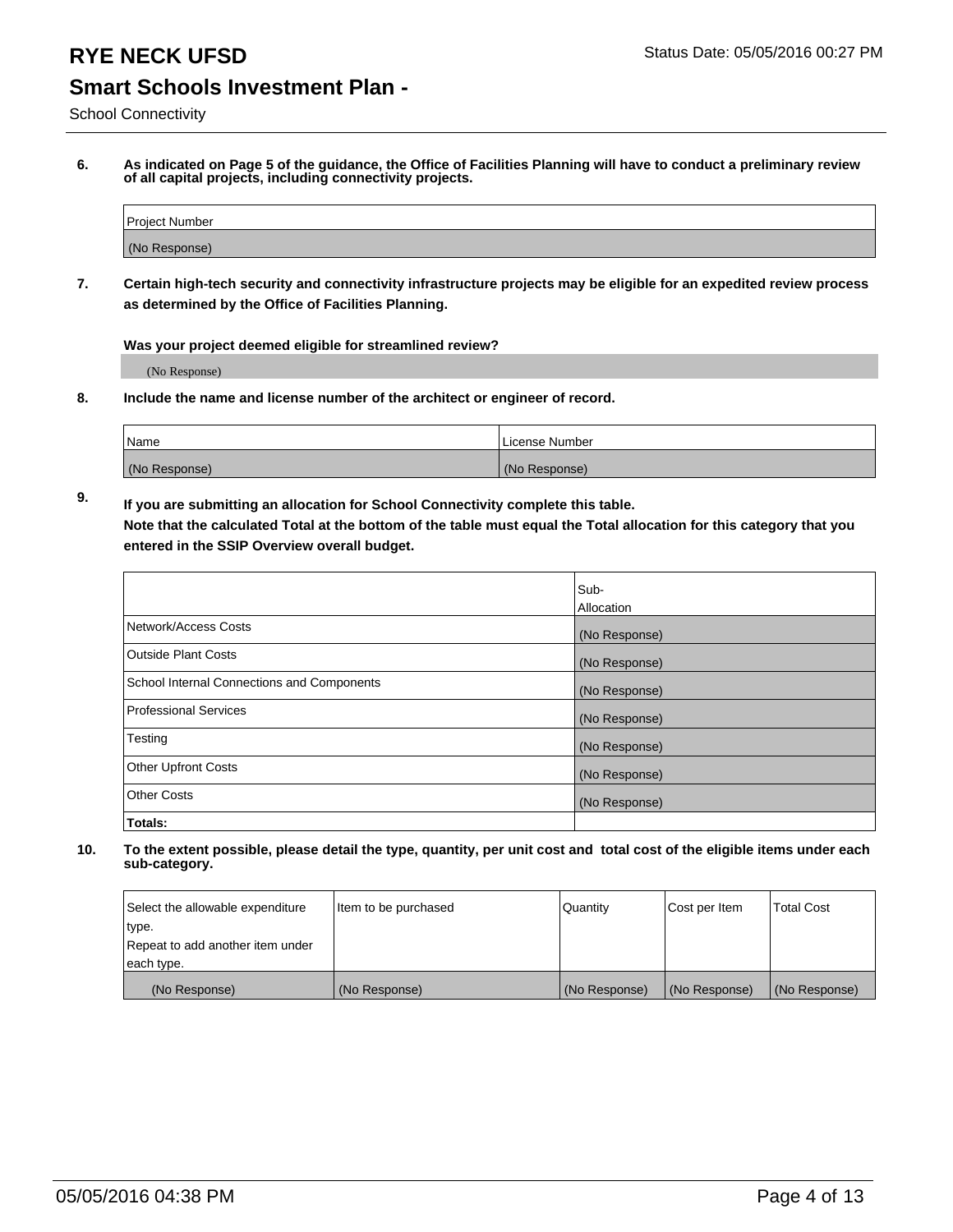Community Connectivity (Broadband and Wireless)

**1. Briefly describe how you intend to use Smart Schools Bond Act funds for high-speed broadband and/or wireless connectivity projects in the community.**

(No Response)

**2. Please describe how the proposed project(s) will promote student achievement and increase student and/or staff access to the Internet in a manner that enhances student learning and/or instruction outside of the school day and/or school building.**

(No Response)

**3. Community connectivity projects must comply with all the necessary local building codes and regulations (building and related permits are not required prior to plan submission).**

 $\Box$  I certify that we will comply with all the necessary local building codes and regulations.

**4. Please describe the physical location of the proposed investment.**

(No Response)

**5. Please provide the initial list of partners participating in the Community Connectivity Broadband Project, along with their Federal Tax Identification (Employer Identification) number.**

| <b>Project Partners</b> | <b>IFederal ID#</b> |
|-------------------------|---------------------|
| (No Response)           | (No Response)       |

**6. If you are submitting an allocation for Community Connectivity, complete this table.**

**Note that the calculated Total at the bottom of the table must equal the Total allocation for this category that you entered in the SSIP Overview overall budget.**

|                                    | Sub-Allocation |
|------------------------------------|----------------|
| Network/Access Costs               | (No Response)  |
| Outside Plant Costs                | (No Response)  |
| <b>Tower Costs</b>                 | (No Response)  |
| <b>Customer Premises Equipment</b> | (No Response)  |
| Professional Services              | (No Response)  |
| Testing                            | (No Response)  |
| <b>Other Upfront Costs</b>         | (No Response)  |
| <b>Other Costs</b>                 | (No Response)  |
| Totals:                            |                |

| Select the allowable expenditure | litem to be purchased | Quantity      | Cost per Item | <b>Total Cost</b> |
|----------------------------------|-----------------------|---------------|---------------|-------------------|
| type.                            |                       |               |               |                   |
| Repeat to add another item under |                       |               |               |                   |
| each type.                       |                       |               |               |                   |
| (No Response)                    | (No Response)         | (No Response) | (No Response) | (No Response)     |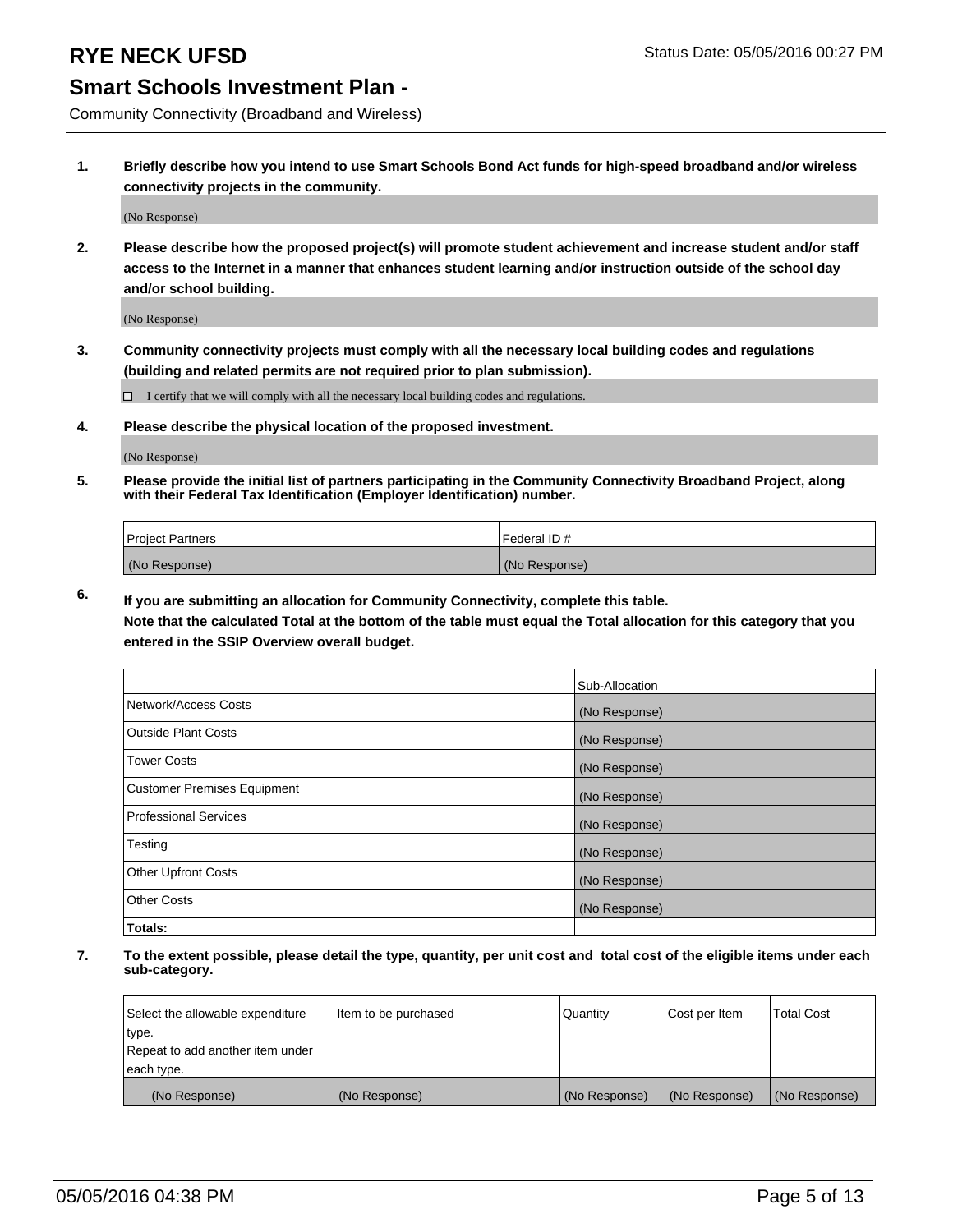#### Classroom Learning Technology

**1. In order for students and faculty to receive the maximum benefit from the technology made available under the Smart Schools Bond Act, their school buildings must possess sufficient connectivity infrastructure to ensure that devices can be used during the school day. Smart Schools Investment Plans must demonstrate that sufficient infrastructure that meets the Federal Communications Commission's 100 Mbps per 1,000 students standard currently exists in the buildings where new devices will be deployed, or is a planned use of a portion of Smart Schools Bond Act funds, or is under development through another funding source.**

**Smart Schools Bond Act funds used for technology infrastructure or classroom technology investments must increase the number of school buildings that meet or exceed the minimum speed standard of 100 Mbps per 1,000 students and staff within 12 months. This standard may be met on either a contracted 24/7 firm service or a "burstable" capability. If the standard is met under the burstable criteria, it must be:**

**1. Specifically codified in a service contract with a provider, and**

**2. Guaranteed to be available to all students and devices as needed, particularly during periods of high demand, such as computer-based testing (CBT) periods.**

**Please describe how your district already meets or is planning to meet this standard within 12 months of plan submission.**

The district currently exceeds the requirement. It contracts with an outside ISP for 300mbps of Internet connectivity.

**1a. If a district believes that it will be impossible to meet this standard within 12 months, it may apply for a waiver of this requirement, as described on the Smart Schools website. The waiver must be filed and approved by SED prior to submitting this survey.**

 $\Box$  By checking this box, you are certifying that the school district has an approved waiver of this requirement on file with the New York State Education Department.

### **2. Connectivity Speed Calculator (Required)**

|                         | Number of<br><b>Students</b> | Multiply by<br>100 Kbps | Divide by 1000 Current Speed<br>to Convert to<br>Required<br>Speed in Mb | lin Mb | Expected<br>Speed to be<br>Attained Within Required<br>12 Months | Expected Date<br>When<br>Speed Will be<br>Met |
|-------------------------|------------------------------|-------------------------|--------------------------------------------------------------------------|--------|------------------------------------------------------------------|-----------------------------------------------|
| <b>Calculated Speed</b> | 1.571                        | 157,100                 | 157.1                                                                    | 300    | 300                                                              | I NA                                          |

**3. If the district wishes to have students and staff access the Internet from wireless devices within the school building, or in close proximity to it, it must first ensure that it has a robust Wi-Fi network in place that has sufficient bandwidth to meet user demand.**

**Please describe how you have quantified this demand and how you plan to meet this demand.**

The district recently deployed a robust Managed Wireless infrastructure consisting of AC capable Wireless Access Points in every instructional space in the district. This provides sufficient saturation to support 1 to 1 initiatives in the classroom.

**4. All New York State public school districts are required to complete and submit an Instructional Technology Plan survey to the New York State Education Department in compliance with Section 753 of the Education Law and per Part 100.12 of the Commissioner's Regulations.**

**Districts that include educational technology purchases as part of their Smart Schools Investment Plan must have a submitted and approved Instructional Technology Plan survey on file with the New York State Education Department.**

 $\boxtimes$  By checking this box, you are certifying that the school district has an approved Instructional Technology Plan survey on file with the New York State Education Department.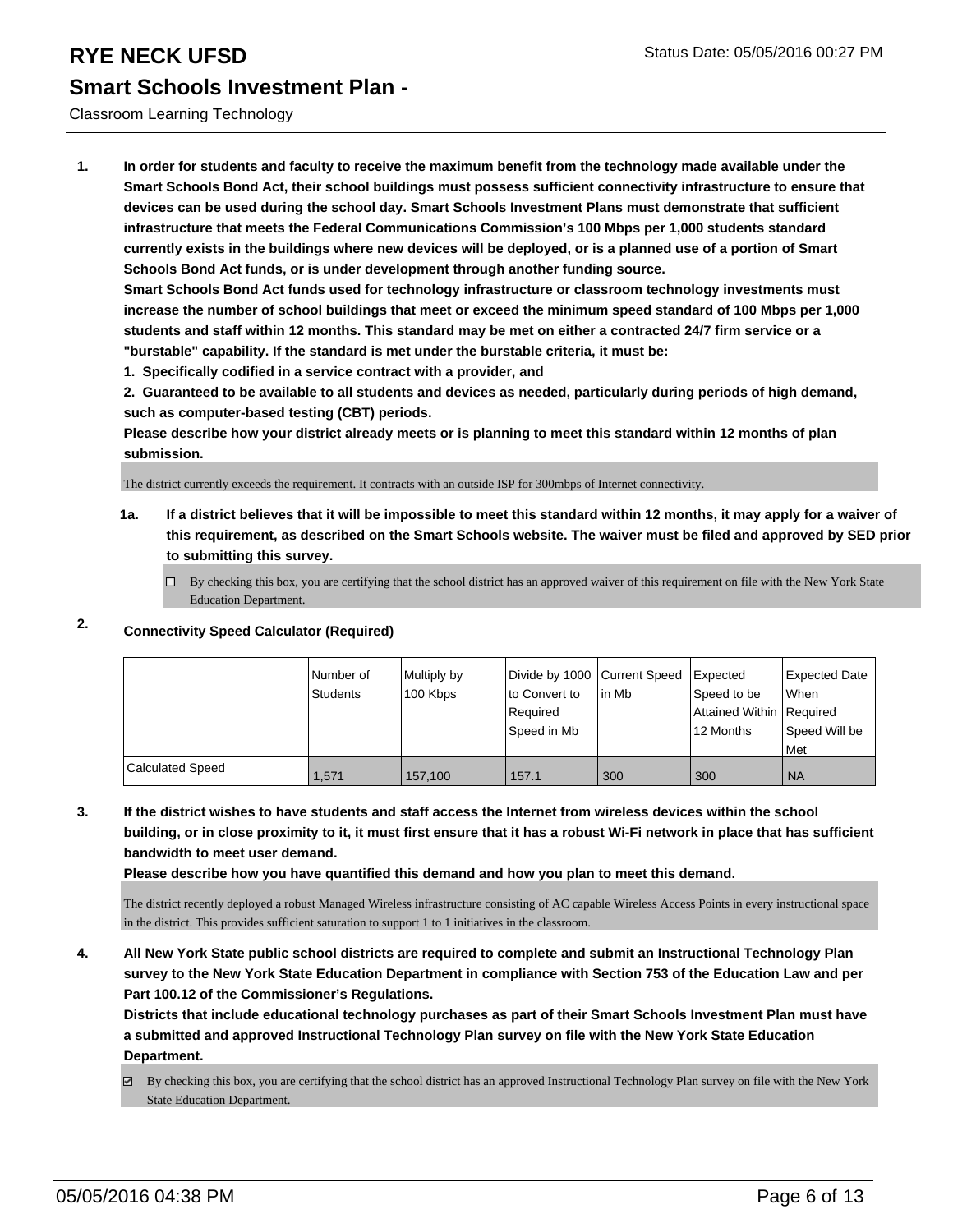Classroom Learning Technology

#### **5. Describe the devices you intend to purchase and their compatibility with existing or planned platforms or systems. Specifically address the adequacy of each facility's electrical, HVAC and other infrastructure necessary to install and support the operation of the planned technology.**

The District plans to purchase Chromebooks. These units will have a minimum of 4 GB of RAM and 16GB solid state hard drives. If better units are available at the time that the funds are approved and allocated better units will be purchased using the budgeted amount. They will support the AC wireless standard and have 11" screens. The district will use other funds to purchase Chrome OS Management license so that they can be added to the District's existing Google Apps for Education (GAfE) domain. They will be purchased with sleeves and anti-theft engraving to ensure the units are well protected. The cost also includes professional services needed to receive, unbox, configure and deploy the units. Those units allocated for classroom use will be kept in new Bretford Cabinets which provide centralized charging and secure storage. There is already adequate power in existence as these Chromebooks will be replacing existing laptops and PCs throughout the district. Allocation of Funds

*Sub-Allocation Interactive Whiteboards Computer Servers Desktop Computers Laptop Computers* \$127,400.00 *Tablet Computers Other Costs (Chromebook Carts, Power Cables,* Professional Services to Deploy Chromebooks and Carts*)* \$47,595 Other Costs (Professional Services to Deploy Chromebooks and Carts) *Totals:*

\$174,995.00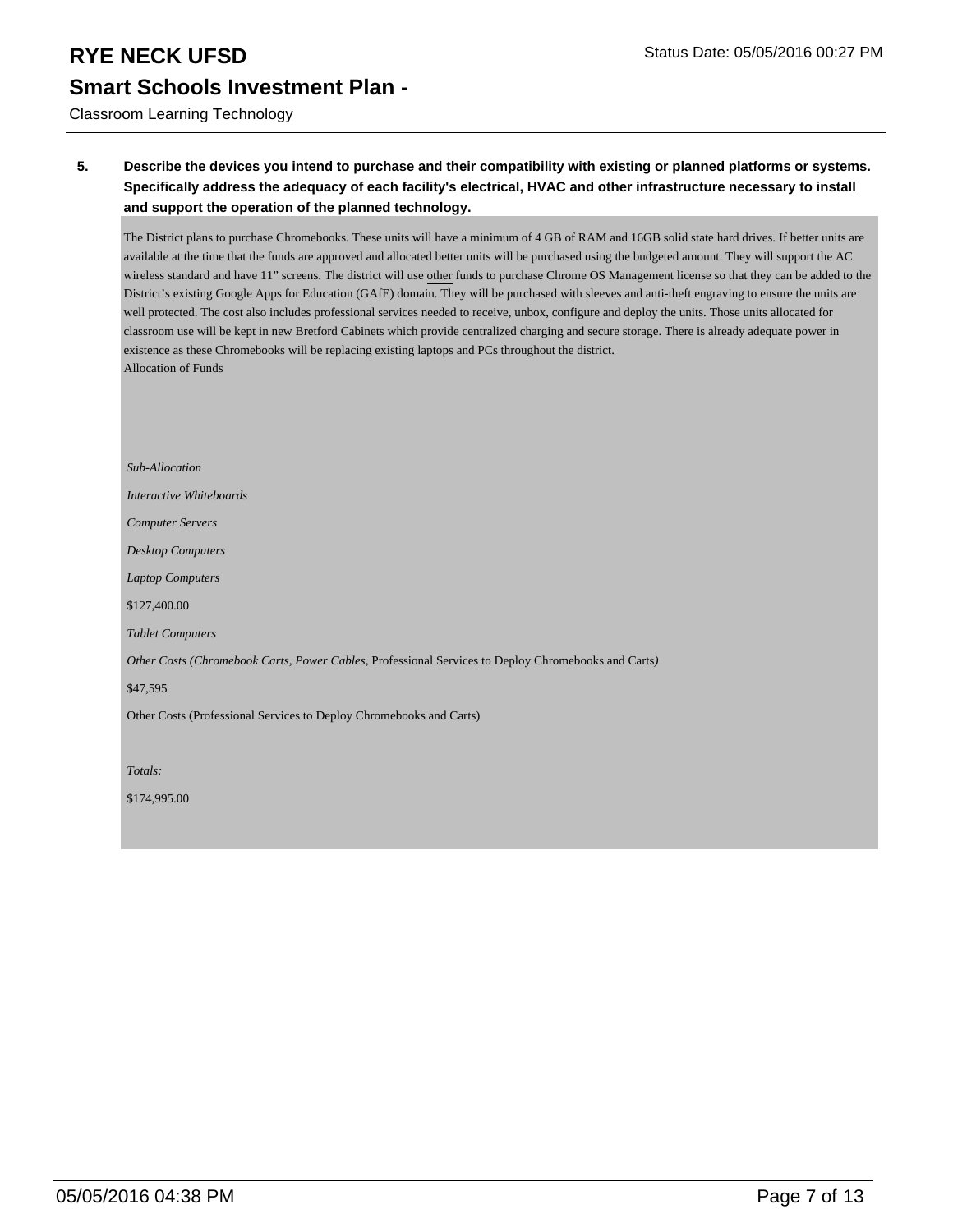Classroom Learning Technology

- **6. Describe how the proposed technology purchases will:**
	- **> enhance differentiated instruction;**
	- **> expand student learning inside and outside the classroom;**
	- **> benefit students with disabilities and English language learners; and**
	- **> contribute to the reduction of other learning gaps that have been identified within the district.**

**The expectation is that districts will place a priority on addressing the needs of students who struggle to succeed in a rigorous curriculum. Responses in this section should specifically address this concern and align with the district's Instructional Technology Plan (in particular Question 2 of E. Curriculum and Instruction: "Does the district's instructional technology plan address the needs of students with disabilities to ensure equitable access to instruction, materials and assessments?" and Question 3 of the same section: "Does the district's instructional technology plan address the provision of assistive technology specifically for students with disabilities to ensure access to and participation in the general curriculum?"**

Enhance differentiated instruction

The purchase of well over 200 Chromebooks will significantly increase student access to technology devices, online access, and collaborative student centered learning opportunities. Students in a particular class can access independent content and contribute at their own pace to classroom discussions and activities. Teachers and students will be able to leverage online content that appeals to the individual abilities, needs, and interests of each student as each student will have access to their own device during a class session. Additionally students will be able to share findings and thoughts in a collaborative environment in real-time

Expand student learning inside and outside the classroom

Increased access to devices capable of efficiently accessing the GAfE Domain maintained by the District will allow students to more easily manage their online portfolio of work and content while in school. Content they develop in GAfE is then accessible to them anywhere they have access to the internet including but not limited to their homes, smart phones, public libraries… etc. This school/home connection is a key component of our goals for twenty first century learning.

Benefit students with disabilities and English language learners

The influx of additional devices will allow teachers to access purpose built websites and tools used to aid those with disabilities. The district already leverages available technology including iPads and Chromebooks to assist those with IEPs and special needs and looks to expand those resources. Language tools like Google translate will be more readily available to students who are learning the English language. Teachers will also have a consistent platform for communicating and exchanging coursework with students so that typing the English language is also emphasized as a core skill even for those being introduced to the language for the first time.

#### **7. Where appropriate, briefly describe how the proposed technology purchases will enhance ongoing communication with parents and other stakeholders and help the district facilitate technology-based regional partnerships, including distance learning and other efforts.**

The proposed increase in classroom technology will further foster the online community already established by the District's implementation of GAfE. This online environment will continue to become the hub of student learning activities and the core content repository for the District. This will allow the District to share more information with the community and key stakeholders including parents and technology partners as well as provide an efficient and effective set of tools for student engagement and collaboration.

The devices proposed are capable of leveraging the multimedia conferencing capabilities of the GAfE platform and will allow more interaction with other technology and education partners over greater distances.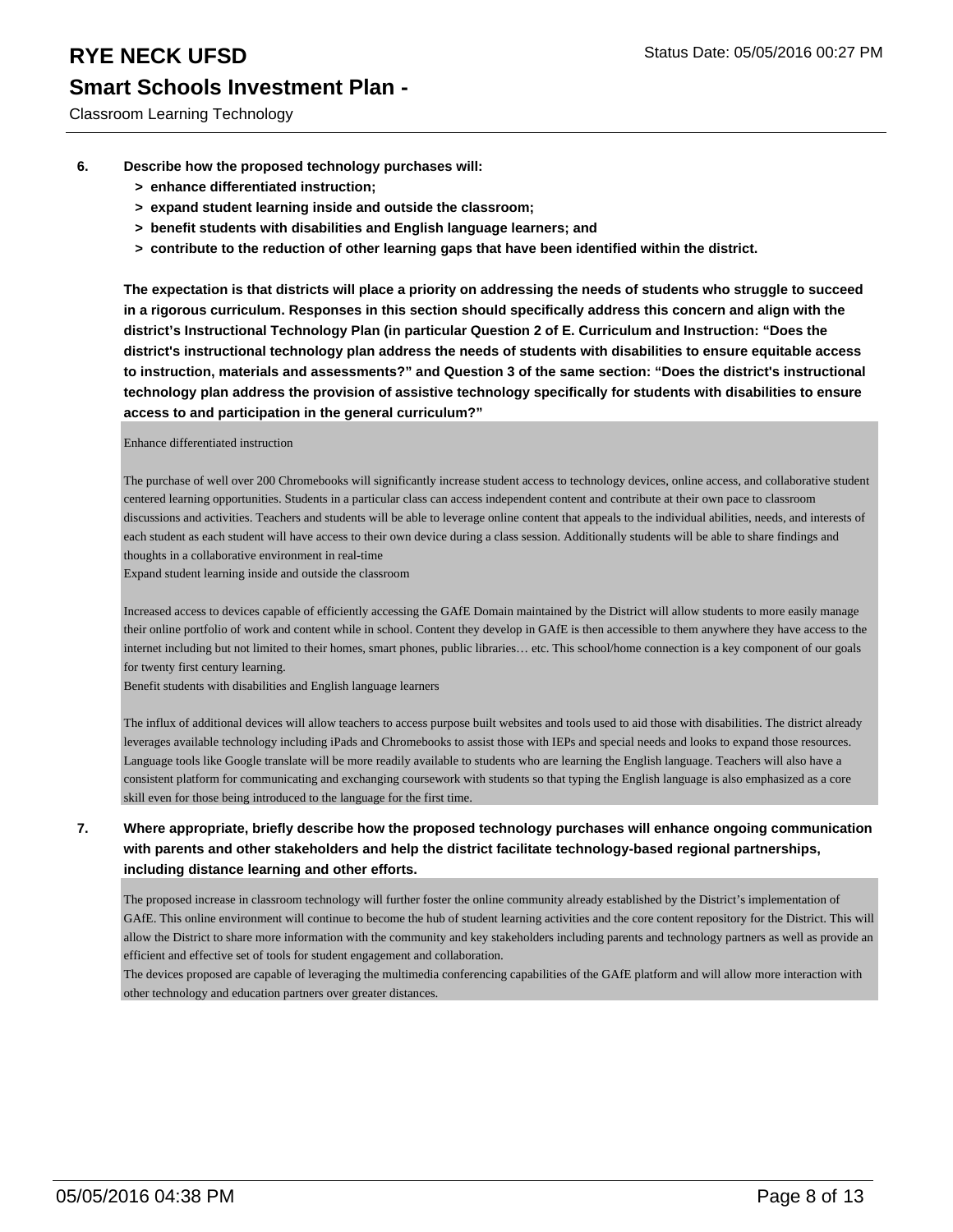Classroom Learning Technology

**8. Describe the district's plan to provide professional development to ensure that administrators, teachers and staff can employ the technology purchased to enhance instruction successfully.**

**Note: This response should be aligned and expanded upon in accordance with your district's response to Question 1 of F. Professional Development of your Instructional Technology Plan: "Please provide a summary of professional development offered to teachers and staff, for the time period covered by this plan, to support technology to enhance teaching and learning. Please include topics, audience and method of delivery within your summary."**

The District recognizes the importance of ongoing and sustained professional development for staff and students and subscribes to the LHRIC Model Schools Emerging Technologies Service. This provides two professional development specialists in our schools for a total of two days every week for the entire school year. These specialists work elbow-to-elbow with teachers, employing the SAMR technology framework to move teachers along the continuum. Each of the professional development specialists maintains multiple, up-to-date Google certifications, New York State Administrator certification and at least ten years of classroom experience.

The following core curriculum will be presented based on the availability of additional Chromebooks:

- 1. Google Apps for Education 101
- Focus on core concepts and teacher use of Google Apps (Drive, Docs and Sheets)
- 1. Google Apps for Education 102
- Build on core concepts and include Google Classroom
- **9. Districts must contact the SUNY/CUNY teacher preparation program that supplies the largest number of the district's new teachers to request advice on innovative uses and best practices at the intersection of pedagogy and educational technology.**
	- $\boxtimes$  By checking this box, you certify that you have contacted the SUNY/CUNY teacher preparation program that supplies the largest number of your new teachers to request advice on these issues.
- **10. A district whose Smart Schools Investment Plan proposes the purchase of technology devices and other hardware must account for nonpublic schools in the district.**

**Are there nonpublic schools within your school district?**

| П | Yes |  |
|---|-----|--|
|   | -   |  |

- M<sub>N</sub>
- **11. Nonpublic Classroom Technology Loan Calculator**

**The Smart Schools Bond Act provides that any Classroom Learning Technology purchases made using Smart Schools funds shall be lent, upon request, to nonpublic schools in the district. However, no school district shall be required to loan technology in amounts greater than the total obtained and spent on technology pursuant to the Smart Schools Bond Act and the value of such loan may not exceed the total of \$250 multiplied by the nonpublic school enrollment in the base year at the time of enactment.**

**See:**

**http://www.p12.nysed.gov/mgtserv/smart\_schools/docs/Smart\_Schools\_Bond\_Act\_Guidance\_04.27.15\_Final.pdf.**

|                                       | 1. Classroom<br>Technology<br>Sub-allocation | 2. Public<br>Enrollment<br>$(2014 - 15)$ | l 3. Nonpublic<br>Enrollment<br>$(2014-15)$ | l 4. Sum of<br>Public and<br>Nonpublic | 15. Total Per<br>Pupil Sub-<br>lallocation | 6. Total<br>Nonpublic Loan<br>l Amount |
|---------------------------------------|----------------------------------------------|------------------------------------------|---------------------------------------------|----------------------------------------|--------------------------------------------|----------------------------------------|
|                                       |                                              |                                          |                                             | <b>Enrollment</b>                      |                                            |                                        |
| Calculated Nonpublic Loan<br>l Amount | 174.995                                      | 1.571                                    |                                             | 1,571                                  | 111                                        | $\mathbf 0$                            |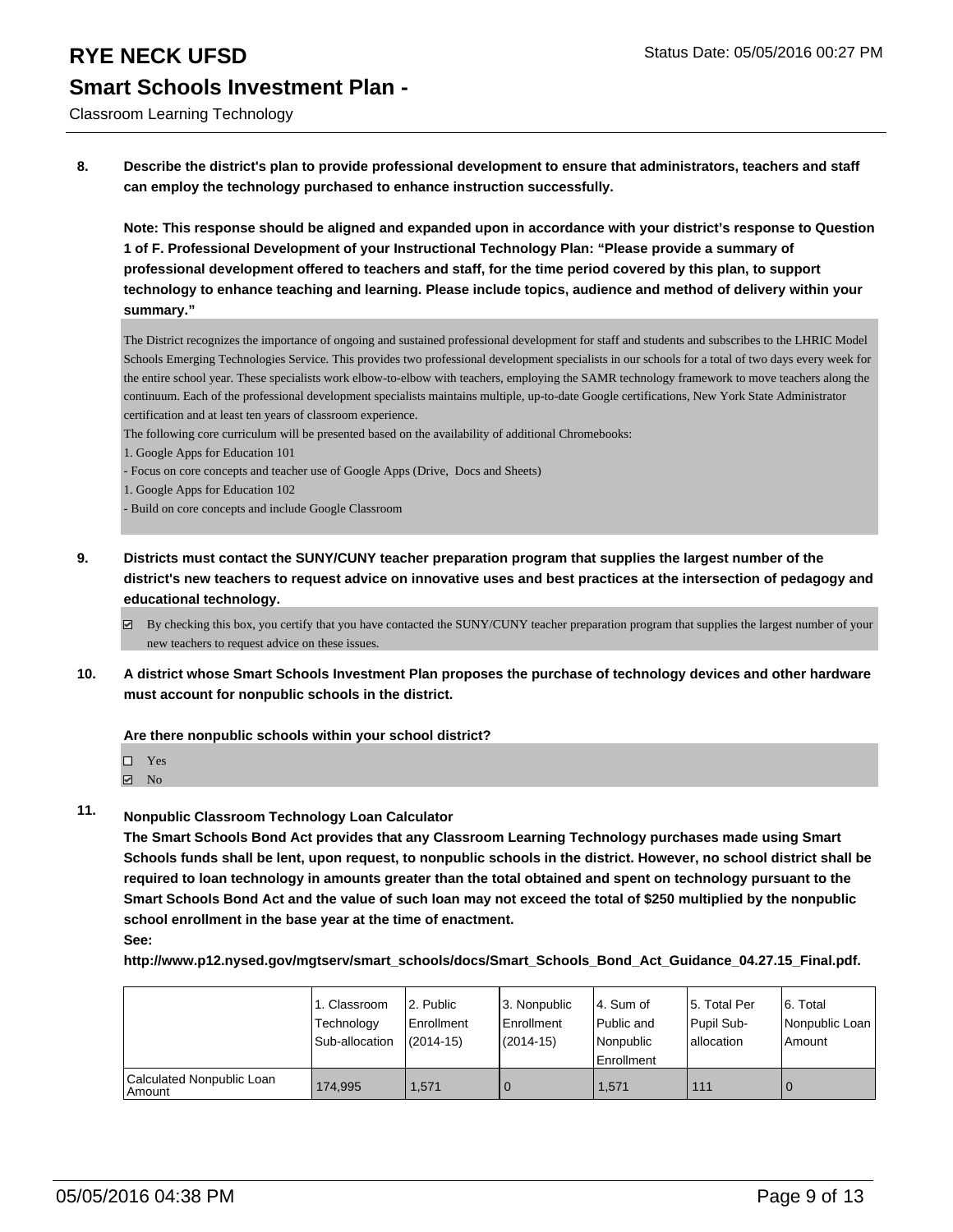Classroom Learning Technology

**12. To ensure the sustainability of technology purchases made with Smart Schools funds, districts must demonstrate a long-term plan to maintain and replace technology purchases supported by Smart Schools Bond Act funds. This sustainability plan shall demonstrate a district's capacity to support recurring costs of use that are ineligible for Smart Schools Bond Act funding such as device maintenance, technical support, Internet and wireless fees, maintenance of hotspots, staff professional development, building maintenance and the replacement of incidental items. Further, such a sustainability plan shall include a long-term plan for the replacement of purchased devices and equipment at the end of their useful life with other funding sources.**

 $\boxdot$  By checking this box, you certify that the district has a sustainability plan as described above.

**13. Districts must ensure that devices purchased with Smart Schools Bond funds will be distributed, prepared for use, maintained and supported appropriately. Districts must maintain detailed device inventories in accordance with generally accepted accounting principles.**

By checking this box, you certify that the district has a distribution and inventory management plan and system in place.

**14. If you are submitting an allocation for Classroom Learning Technology complete this table. Note that the calculated Total at the bottom of the table must equal the Total allocation for this category that you entered in the SSIP Overview overall budget.**

|                          | Sub-Allocation |
|--------------------------|----------------|
| Interactive Whiteboards  | $\mathbf 0$    |
| Computer Servers         | 0              |
| <b>Desktop Computers</b> | $\Omega$       |
| Laptop Computers         | 127,400        |
| <b>Tablet Computers</b>  | (No Response)  |
| <b>Other Costs</b>       | 47,595         |
| Totals:                  | 174,995.00     |

| Select the allowable expenditure<br>type.<br>Repeat to add another item under<br>each type. | Iltem to be Purchased                                           | Quantity | Cost per Item | <b>Total Cost</b> |
|---------------------------------------------------------------------------------------------|-----------------------------------------------------------------|----------|---------------|-------------------|
| <b>Laptop Computers</b>                                                                     | Chromebooks                                                     | 364      | 350           | 127,400           |
| <b>Other Costs</b>                                                                          | Miscellaneous power cords                                       | 59       | 5             | 295               |
| <b>Other Costs</b>                                                                          | <b>Chromebook Charging Carts</b>                                | 8        | 2,500         | 20,000            |
| <b>Other Costs</b>                                                                          | Professional Services to Deploy<br><b>Chromebooks and Carts</b> | 364      | 75            | 27,300            |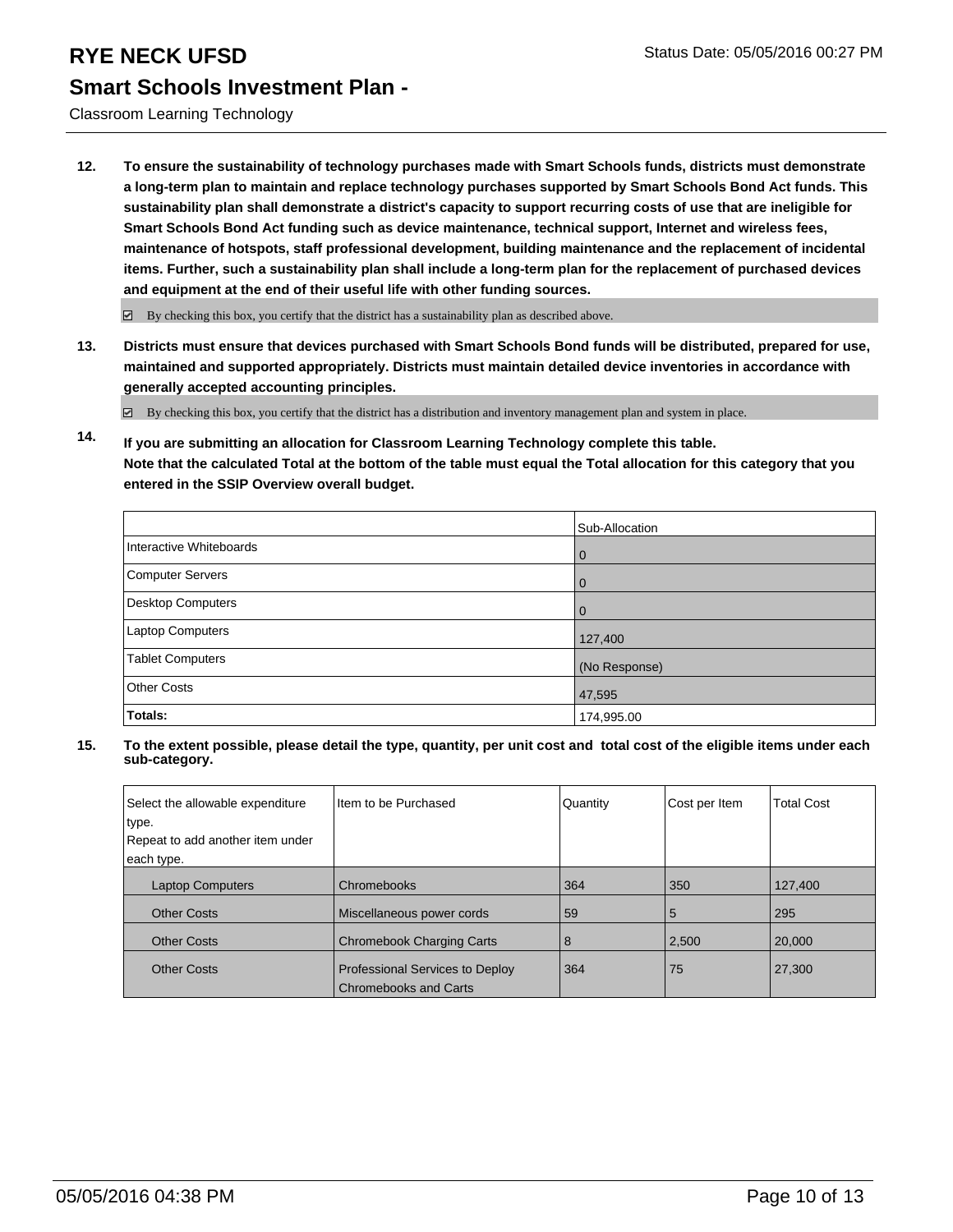#### Pre-Kindergarten Classrooms

**1. Provide information regarding how and where the district is currently serving pre-kindergarten students and justify the need for additional space with enrollment projections over 3 years.**

(No Response)

- **2. Describe the district's plan to construct, enhance or modernize education facilities to accommodate prekindergarten programs. Such plans must include:**
	- **Specific descriptions of what the district intends to do to each space;**
	- **An affirmation that pre-kindergarten classrooms will contain a minimum of 900 square feet per classroom;**
	- **The number of classrooms involved;**
	- **The approximate construction costs per classroom; and**
	- **Confirmation that the space is district-owned or has a long-term lease that exceeds the probable useful life of the improvements.**

(No Response)

**3. Smart Schools Bond Act funds may only be used for capital construction costs. Describe the type and amount of additional funds that will be required to support ineligible ongoing costs (e.g. instruction, supplies) associated with any additional pre-kindergarten classrooms that the district plans to add.**

(No Response)

**4. All plans and specifications for the erection, repair, enlargement or remodeling of school buildings in any public school district in the State must be reviewed and approved by the Commissioner. Districts that plan capital projects using their Smart Schools Bond Act funds will undergo a Preliminary Review Process by the Office of Facilities Planning.**

| Project Number |  |
|----------------|--|
| (No Response)  |  |

**5. If you have made an allocation for Pre-Kindergarten Classrooms, complete this table. Note that the calculated Total at the bottom of the table must equal the Total allocation for this category that you**

**entered in the SSIP Overview overall budget.**

|                                          | Sub-Allocation |
|------------------------------------------|----------------|
| Construct Pre-K Classrooms               | (No Response)  |
| Enhance/Modernize Educational Facilities | (No Response)  |
| Other Costs                              | (No Response)  |
| Totals:                                  |                |

| Select the allowable expenditure | Item to be purchased | Quantity      | Cost per Item | <b>Total Cost</b> |
|----------------------------------|----------------------|---------------|---------------|-------------------|
| type.                            |                      |               |               |                   |
| Repeat to add another item under |                      |               |               |                   |
| each type.                       |                      |               |               |                   |
| (No Response)                    | (No Response)        | (No Response) | (No Response) | (No Response)     |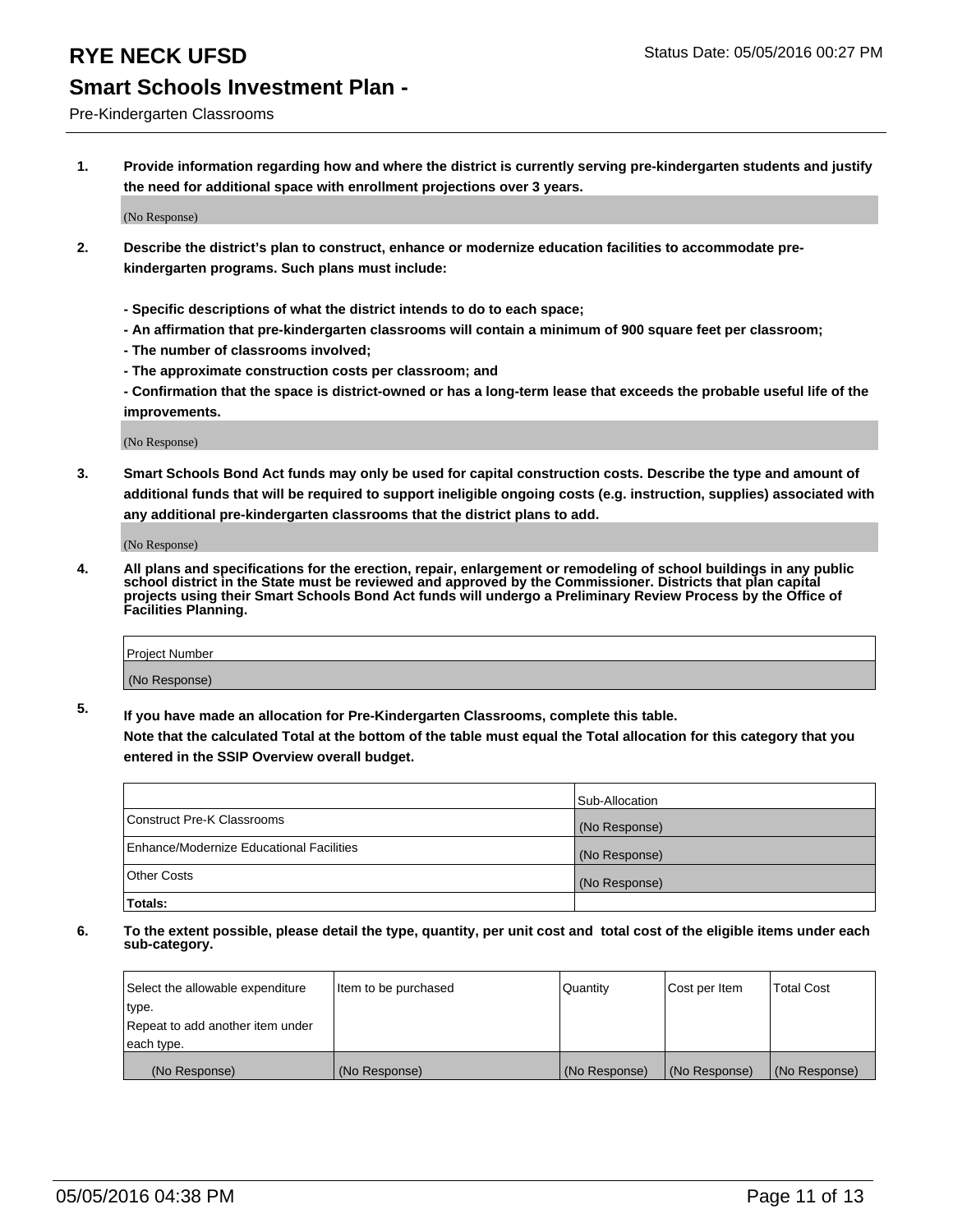Replace Transportable Classrooms

**1. Describe the district's plan to construct, enhance or modernize education facilities to provide high-quality instructional space by replacing transportable classrooms.**

(No Response)

**2. All plans and specifications for the erection, repair, enlargement or remodeling of school buildings in any public school district in the State must be reviewed and approved by the Commissioner. Districts that plan capital projects using their Smart Schools Bond Act funds will undergo a Preliminary Review Process by the Office of Facilities Planning.**

| Project Number |  |
|----------------|--|
| (No Response)  |  |

**3. For large projects that seek to blend Smart Schools Bond Act dollars with other funds, please note that Smart Schools Bond Act funds can be allocated on a pro rata basis depending on the number of new classrooms built that directly replace transportable classroom units.**

**If a district seeks to blend Smart Schools Bond Act dollars with other funds describe below what other funds are being used and what portion of the money will be Smart Schools Bond Act funds.**

(No Response)

**4. If you have made an allocation for Replace Transportable Classrooms, complete this table. Note that the calculated Total at the bottom of the table must equal the Total allocation for this category that you entered in the SSIP Overview overall budget.**

|                                                | Sub-Allocation |
|------------------------------------------------|----------------|
| Construct New Instructional Space              | (No Response)  |
| Enhance/Modernize Existing Instructional Space | (No Response)  |
| <b>Other Costs</b>                             | (No Response)  |
| Totals:                                        |                |

| Select the allowable expenditure | Item to be purchased | <b>Quantity</b> | Cost per Item | <b>Total Cost</b> |
|----------------------------------|----------------------|-----------------|---------------|-------------------|
| type.                            |                      |                 |               |                   |
| Repeat to add another item under |                      |                 |               |                   |
| each type.                       |                      |                 |               |                   |
| (No Response)                    | (No Response)        | (No Response)   | (No Response) | (No Response)     |